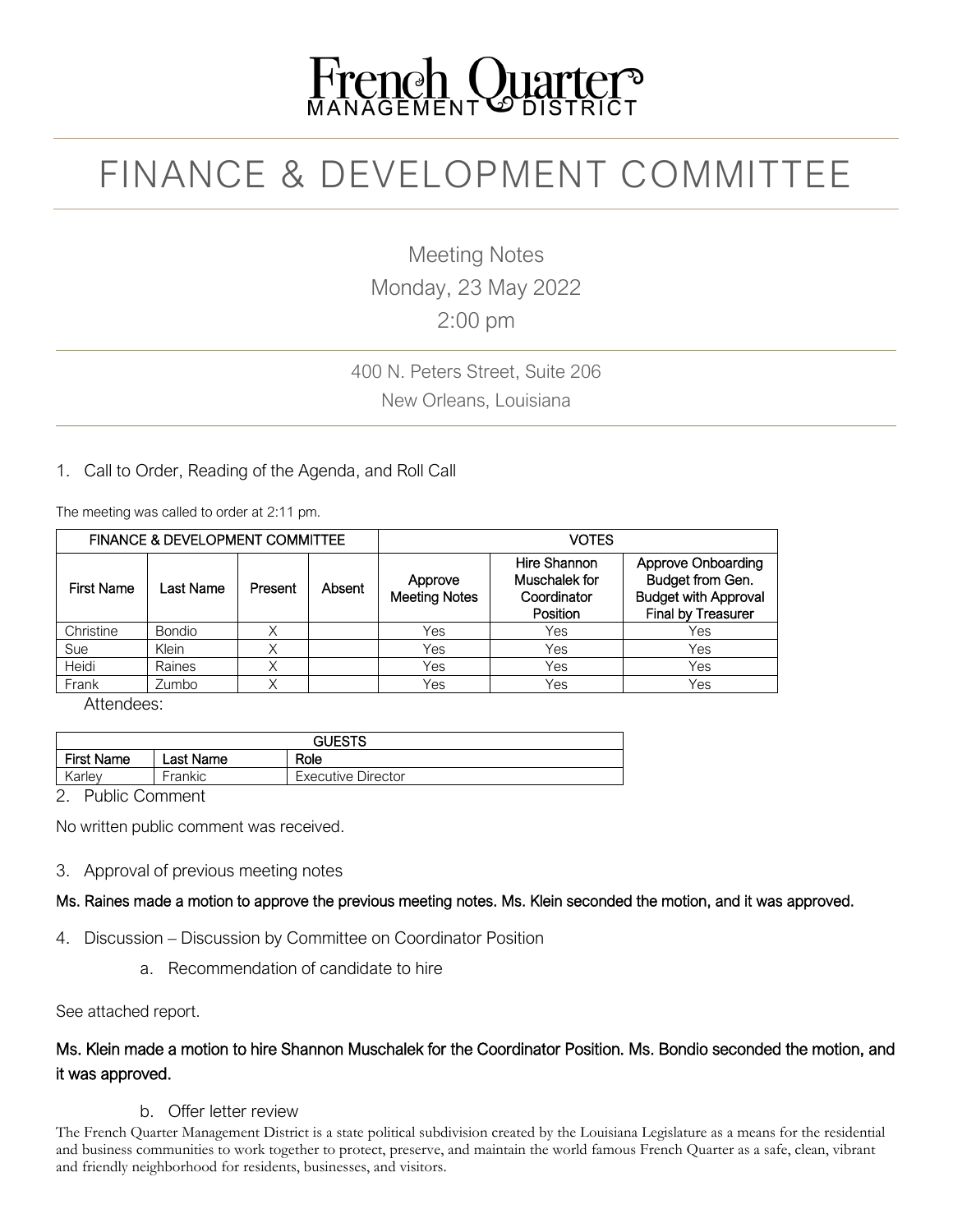The committee reviewed the offer letter and made revisions. Ms. Frankic will confirm that the harassment policy in the handbook aligns with the Board approved Policy on Harassment.

c. Onboarding budget

The committee reviewed a draft budget for onboarding the new Coordinator position and made recommendations. Ms. Raines made a motion to approve the onboarding costs and work with the Treasurer to finalize, not to exceed the figure from the 2022 General Operating Budget as approved by the Board of Commissioners. Ms. Klein seconded the motion, and it was approved.

5. New Business – To consider and take action upon any other matters that may properly come before the French Quarter Management District Finance & Development Committee

Ms. Raines asked to committee to consider three items for the next meeting:

- 1. A system and protocol for billing the FQEDD
- 2. Review the FQEDD budget adjustment recommendations that come out of the Security & Enforcement **Committee**
- 3. A policy on meeting notes, and minutes.
- 6. Next scheduled meeting date: 1 August 2022

The committee decided to hold a meeting on Wednesday June 29<sup>th</sup> at 2:00 pm. The next scheduled meeting of the committee is August 1<sup>st</sup> at 2:00 pm.

7. Adjournment

Ms. Raines made a motion to adjourn the meeting. Ms. Bondio seconded the motion, and the meeting was adjourned at 3:13 pm.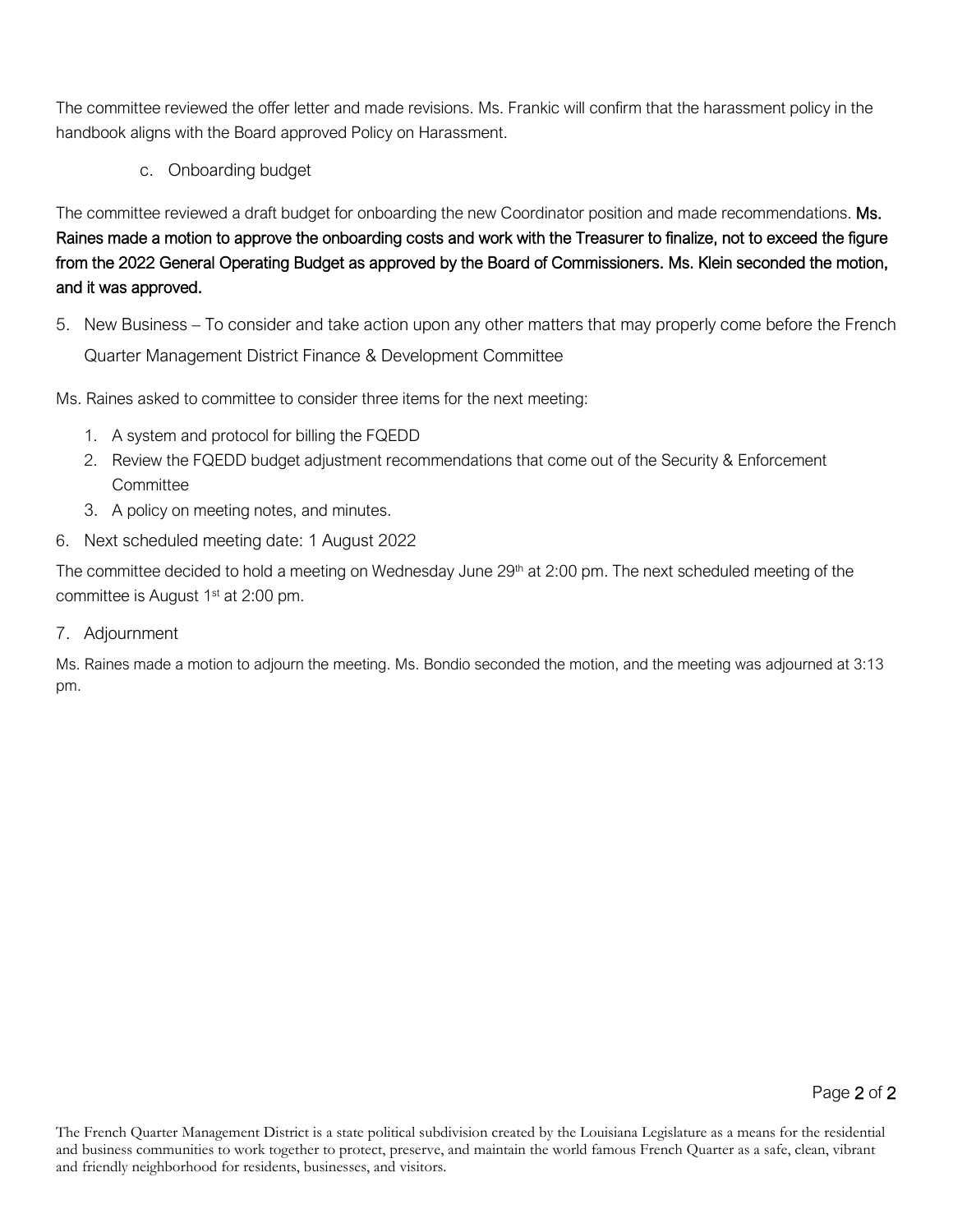

## FINANCE & DEVELOPMENT COMMITTEE

Coordinator Position Candidate Report

Committee Chair: Commissioner Zumbo Committee Members: Bondio, Klein & Raines Committee Review Date: 23 May 2022

### 1 SUMMARY

- Project Name: Coordinator Position
- FQMD Internal Sponsor/s: FQMD Board of Commissioners
- Funding Requested: \$45,000 + benefits
- Funding Source: FQMD 2022 General Operating Budget
- Proposed Hire Date: 1 June 2022

## 2 OVERVIEW

On March 14<sup>th</sup> the Board of Commissioners approved a job posting for a Coordinator position. The Executive Director posted the position to WorkNOLA, LinkedIn, and Indeed for four weeks. 25 applicants were put forward through these hiring platforms. Resumes were reviewed with Commissioners Bondio and Klein. Ten were selected for screening calls with the Executive Director. Six candidates participated in telephone screening interviews on April  $26<sup>th</sup>$  and  $27<sup>th</sup>$ . The Executive Director recommended three candidates for interviews. Commissioners Bondio and the Executive Director completed in person interviews with the three candidates on May 2nd. Commissioners Raines and Klein and the Executive Director conducted virtual interviews with the three candidates on May 19th.

### 3 RECOMMENDATION

All interviewers were able to question the candidates and came to the same recommendation for a hirable candidate independently. The candidate will be subject to a background check by Commissioner Bondio before an offer is made per the Board's 2022 General Operating Budget and March 14<sup>th</sup> approval of the job posting.

All unselected interviewees will be notified in writing and their resumes will be kept on file for future opportunities.

The French Quarter Management District is a state political Subdivision created by the Louisiana Legislature as a means for the residential and business communities to work together to protect, preserve and maintain the world-famous French Quarter as a safe, clean, vibrant and friendly neighborhood for residents, businesses, and visitors.